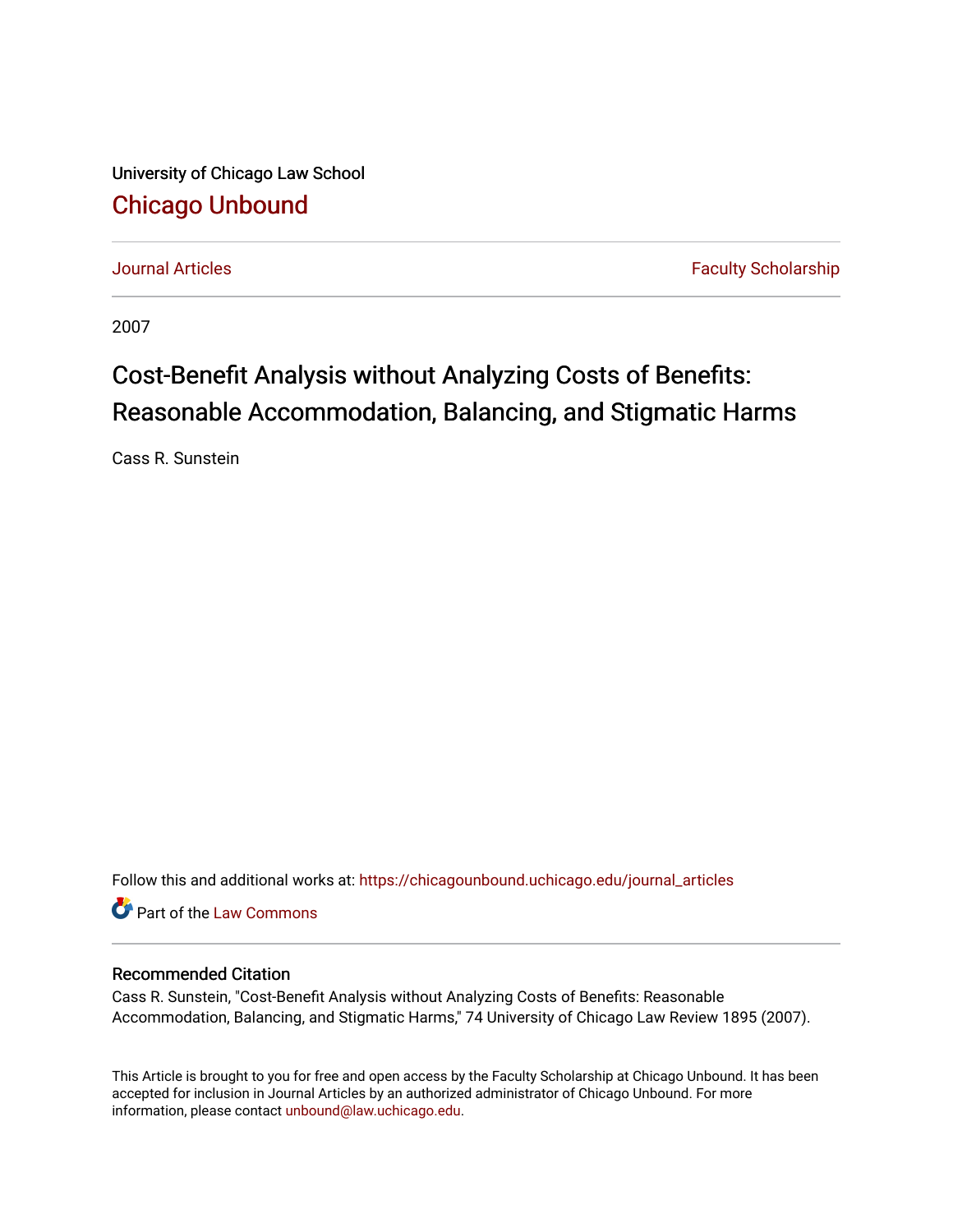# **Cost-Benefit Analysis without Analyzing Costs or Benefits: Reasonable Accommodation, Balancing, and Stigmatic Harms**

*Cass R. Sunsteint*

*Is an accommodation "reasonable" under the Americans with Disabilities Act if and only if the benefits are roughly proportional to the costs? How should benefits and costs be assessed? Should courts ask how much disabled employees are willing to pay to obtain the accommodation, or instead how much they would have to be paid to forego the accommodation? How should stigmatic or expressive harms be valued? This Essay, written for a celebration of the work of Judge Richard A. Posner, engages these questions in a discussion of an important opinion in which Judge Posner denied accommodations involving the lowering of a sink in a kitchenette and a request for telecommuting. The problem with Judge Posner's analysis is that it does not seriously investigate either costs or benefits. A general lesson is that while cost-benefit balancing can helpfully discipline unreliable intuitions about the effects of requested accommodations, it can also incorporate those intuitions. Other lessons are that stigmatic harms and daily humiliations deserve serious attention as part of the inquiry into whether requested accommodations are reasonable, and that the removal of those harms and humiliations can create real benefits Adequate cost-benefit analyses must attempt to measure and include those benefits.*

#### **INTRODUCTION**

Richard Posner has been a colleague and a friend for over a quarter century. Over the years, **I** have learned that there is one thing he isn't: sentimental. **A** celebration of his years on the bench inevitably invites not only sentimentality but also a lot of applause, and we should certainly pause for some. **(A** terrible secret: those of us who know Posner well like him. Actually, we like him a lot.') But for this

**1895**

*t* Karl **N.** Llewellyn Distinguished Service Professor, Law School and Department of Political Science, The University of Chicago. Thanks to Christine Jolls, with whom **I** taught the case discussed here on two occasions; **I** have learned a great deal from her emphasis on expressive harms in particular. Thanks too to Sam Bagenstos, Elizabeth Emens, Robert Hahn, and Sarah Lawsky for valuable comments on a previous draft.

**<sup>1</sup> A** small story: in my first year at The University of Chicago Law School, **I** was invited to a little dinner party at the house of Frank Easterbrook (not yet a federal judge). The party was dominated **by** George Stigler, a Nobel Prize winner-to-be and a major figure at the University at the time. Stigler asked me what **I** taught, and **I** responded that I taught Social Security and Welfare Law, at which point Stigler began to cast cheerful, contemptuous ridicule on the subject. In Stigler's view, no one in America was poor, because even a little money **(\$7** a week, if memory serves) could go a very long way. This position seemed to me not only preposterous but also offensive, and **I** tried to respond; but Stigler was of course Stigler, and in addition to being a terrific debater, he wasn't always a very nice man. Seeing my distress, Posner came to the rescue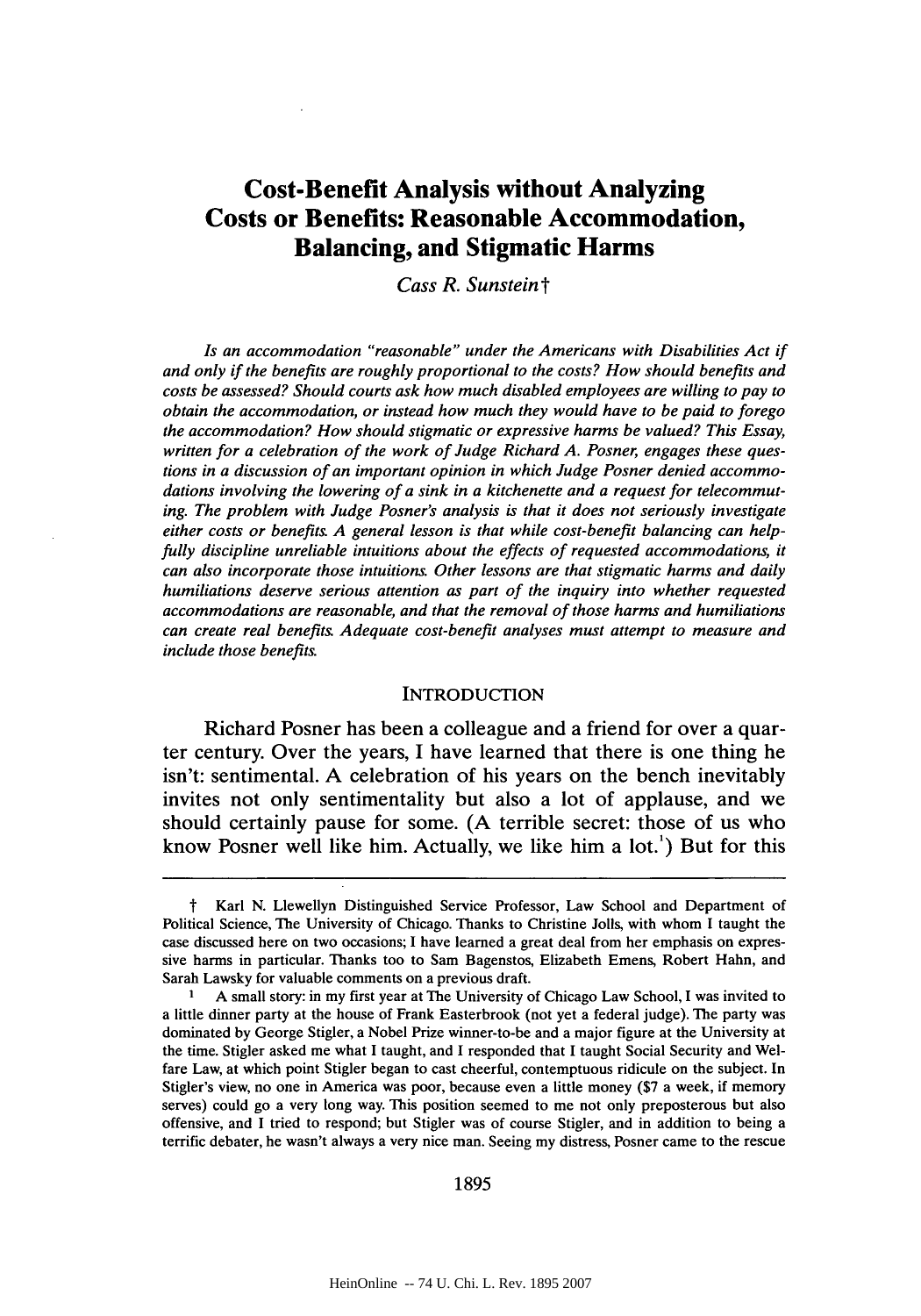particular judge, I think, the best celebration is no mere celebration. **I** have therefore chosen to explore the topic of cost-benefit analysis and disability, with particular reference to an exceedingly influential opinion **by** Judge Posner.' In that case, Judge Posner understood the "reasonable accommodation" requirement of the Americans with Disabilities Act' **(ADA)** to call for a form of cost-benefit balancing-but he resolved the case without seriously analyzing either costs or benefits.

In my view, the result of this failure was an incorrect outcome on at least one of the two central questions in the case, and possibly on both of them. But **I** mean to comment less on the particulars than on the general topic of cost-benefit analysis and disability. As we shall see, cost-benefit balancing has some important virtues in that domain. It helps to expose the fact that a failure to accommodate a disabled person may stem from habit or prejudice; it properly focuses attention on the issue of potential benefits to the disabled person and potential costs to the employer; and it disciplines intuitions that may be insufficiently anchored in reality. But at least as practiced within the judiciary, cost-benefit analysis also has potential vices. It can operate as a vessel for unreliable intuitions rather than a way of disciplining them, and it can fail to take account of an important aspect of discrimination, consisting of the daily humiliations of exclusion and stigmatization. Unfortunately, Judge Posner's opinion shows both of these vices.

**My** broader goal is to establish the importance of seeing those daily humiliations as imposing significant costs, which must be considered as part of the inquiry into whether a requested accommodation is "reasonable." The proper measurement of those costs poses serious challenges. But a failure to consider them does a real disservice both to cost-benefit analysis and to the **ADA.**

and made some strong points, against his long-time friend Stigler, on my behalf-less from conviction, I'm sure, than out of kindness and sympathy for a floundering and somewhat humiliated young colleague, whom he barely knew at the time. (I bet that Posner won't remember this, and if he does, **I** bet he'll deny that it happened just that way. But it did.)

<sup>2</sup>*Vande* **Zande** *v Wisconsin Department of Administration,* 44 **F3d 538,** 542-43 (7th Cir **1995)** (construing the ADA's "reasonable accommodation" requirement to entail consideration of the accommodation's cost, given the ADA's stated purpose of reducing employers' productivity losses). The decision has been cited almost 400 times. **LEXIS** search, Apr **2007.** (Posner taught me, among many other things, to pay careful attention to citation counts.)

**<sup>3</sup>** Americans with Disabilities Act of **1990,** Pub L No **101-336,** 104 Stat **327,** codified as amended at 42 **USC** *§* 12101 et seq (2000) (defining the failure to make "reasonable accommodations" for disabled individuals, which may include changes to facilities and **job** restructuring, as one form of discrimination).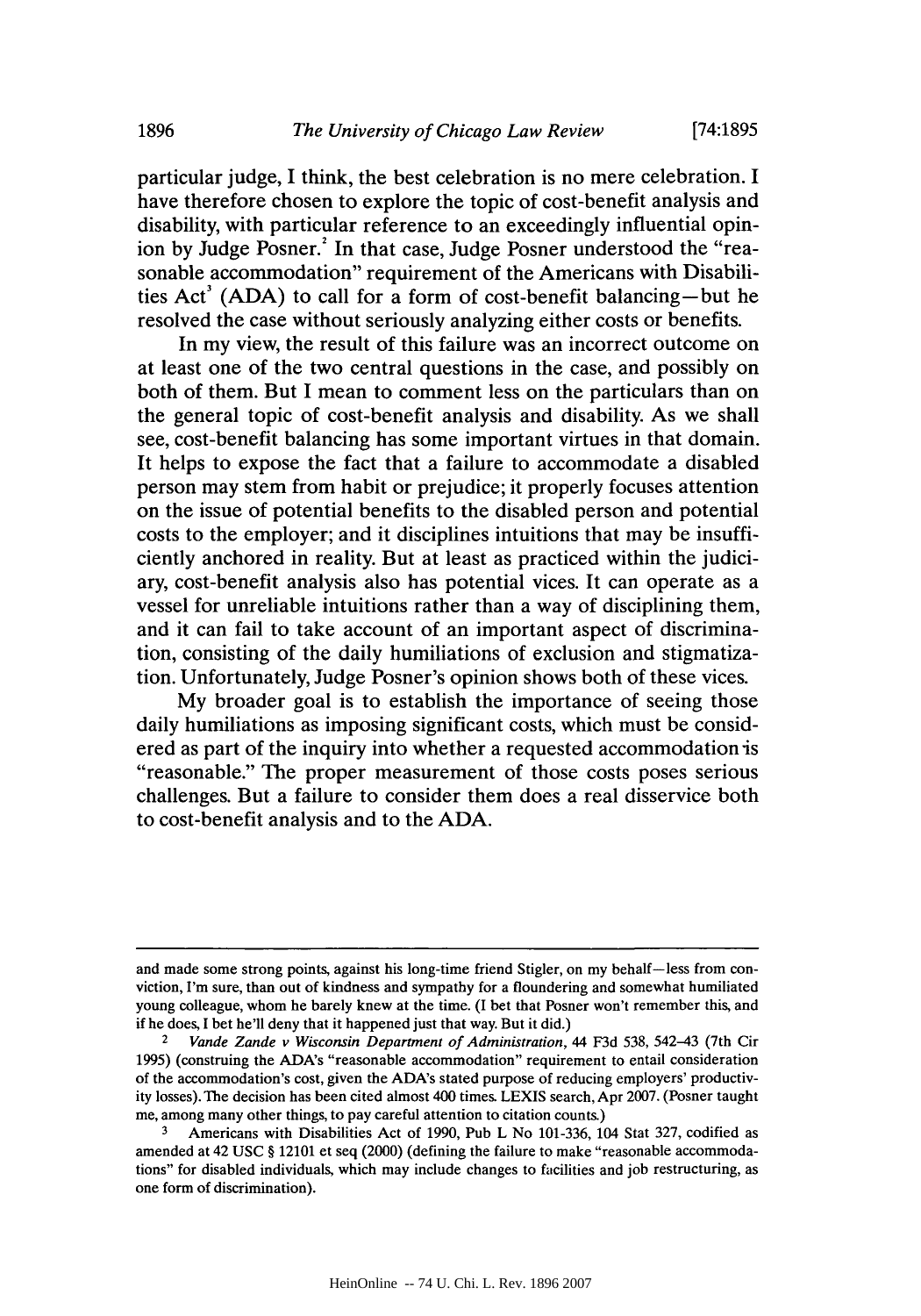# **I.** THE **STANDARD ANNOUNCED**

## **A.** Facts

To begin with the facts: Lori Vande Zande suffers from a tumor of the spinal cord, and she is paralyzed from the waist down. Her condition requires her to use a wheelchair and leads to the development of pressure ulcers, which sometimes compel her to stay at home for weeks at a time. Vande Zande worked for the state of Wisconsin in its housing division, performing an array of secretarial, clerical, and administrative tasks.' Because of her disability, she requested a series of accommodations. Two of these were refused **by** the state, and they provided the basis for the litigation. One of the requested accommodations was a minor change in the kitchenettes in her building, which were still under construction. Vande Zande objected that the sink and the counter in the kitchenettes were at least thirty-six inches hightoo high for someone in a wheelchair. She wanted them to be lowered to thirty-four inches, a convenient height for her.'

Vande Zande also wanted to work full time at home for a period of eight weeks, when pressure ulcers made it impossible for her to get to work. She suggested that the state should provide her with a desktop computer to make it possible for her to do her **job** from home. Her supervisor rejected her request. Nonetheless, Vande Zande worked at home and proved able to do so for all but **16.5** hours during the eightweek period. She took those hours from her sick leave, which she could otherwise have carried forward. Her requested accommodation, in light of the refusal to supply her with a computer, was the restoration of those 16.5 hours. On both points, Judge Posner, writing for the court of appeals, ruled against her. In his view, neither accommodation was reasonable.

#### B. Law

*Vande Zande v Wisconsin Department of Administration'* has become famous in large part for its reading of the "reasonable accommodation" requirement, which, in Judge Posner's view, requires attention to both benefits and costs. This reading was hardly inevitable. The **ADA** does not define "reasonable accommodation," and another provision of the statute explicitly refers to costs. Thus the **ADA** permits

<sup>4</sup>See *Vande* Zande v *Wisconsin Department of Administration,* 44 **F3d 538,** 543-44 (7th Cir **1995).**

**<sup>5</sup>** See **id** at 545.

**<sup>6</sup>** See id at 544.

**<sup>7 44</sup> F3d 538 (7th Cir 1995).**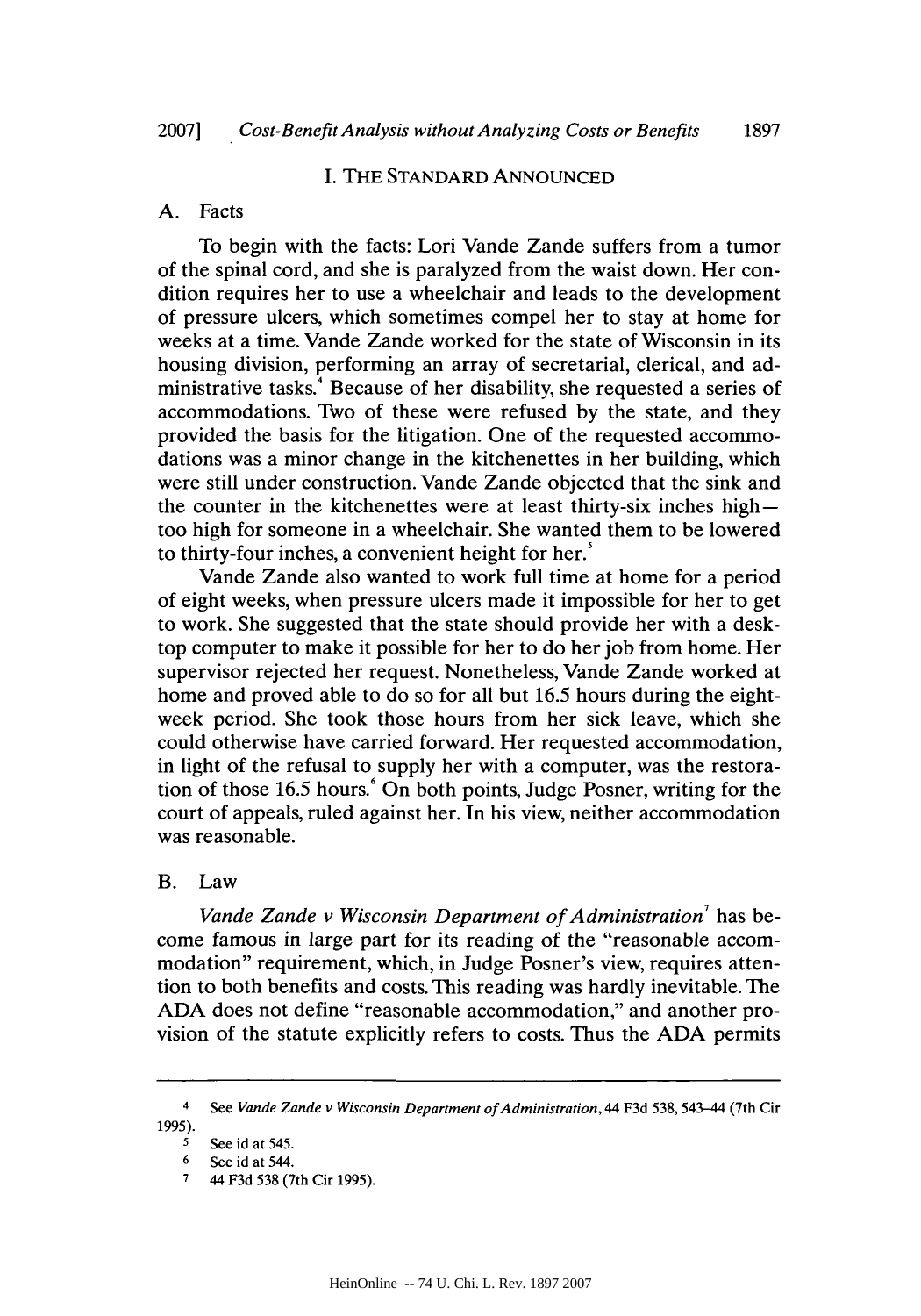an employer not to yield to an employee's accommodation request if the result would be an "undue hardship," which is defined to include "significant difficulty or expense"<sup>9</sup> and to call for attention to the financial condition of the employer.<sup>10</sup> As Judge Posner noted, it is sensible to think that a hardship on the employer is "undue" not only in the abstract, but also in relationship to the benefits of the accommodation." **A** burden on the employer might not be "undue" if it is necessary to produce large benefits for disabled workers. **A** lesser burden might be "undue" if the benefits are small. And if the undue hardship provision calls for an inquiry into both costs and benefits, it may seem tempting to read "reasonable accommodation" in precisely the narrow way that Vande Zande sought, as "apt or efficacious."<sup>2</sup> Perhaps the express reference to "expense" in the undue hardship provision should be taken to exclude the consideration of costs in deciding what counts as a "reasonable accommodation."

On this view, neither benefits nor costs are part of the inquiry into what makes an accommodation "reasonable" under the **ADA.** The real question is whether the requested accommodation would be well-tailored to the disability in question. **A** modest variation on Vande Zande's cost-blind approach would make costs relevant, but only in the restricted sense that the employer would be permitted to select the most cost-effective means to the relevant end. Under this approach, there would be no balancing of costs against benefits-but an accommodation would not be reasonable, and hence would not be required, if it would be more expensive than necessary in order to accommodate the disability at issue. The employer would therefore be permitted to select the preferred means of accommodation, so long as the selected means does what is necessary to accommodate the disability.

As a textual matter, an approach of this kind is entirely plausible. **A** cost-blind interpretation of "reasonable accommodation," or an interpretation that speaks only in terms of cost-effectiveness, would be easy to defend, especially in view of the undue hardship provision, which might be understood as the place where any balancing of costs and benefits must occur. Judge Posner worked hard to establish that balancing was required under *both* the undue hardship and the reasonable accommodation provisions of the statute.

Unfortunately, he spent little time with the text, history, or structure of the **ADA.** He did not carefully analyze the conventional

**<sup>8</sup>**42 **USC § 12112(b)(5)(A).**

**<sup>9</sup>** 42 **USC** *§* **12111(10)(A).**

**<sup>10</sup>** 42 **USC** *§* 12111(10)(B)(ii)-(iii).

**<sup>11</sup>** See *Vande* **Zande,44 F3d** at 543.

<sup>12</sup> See id at 542.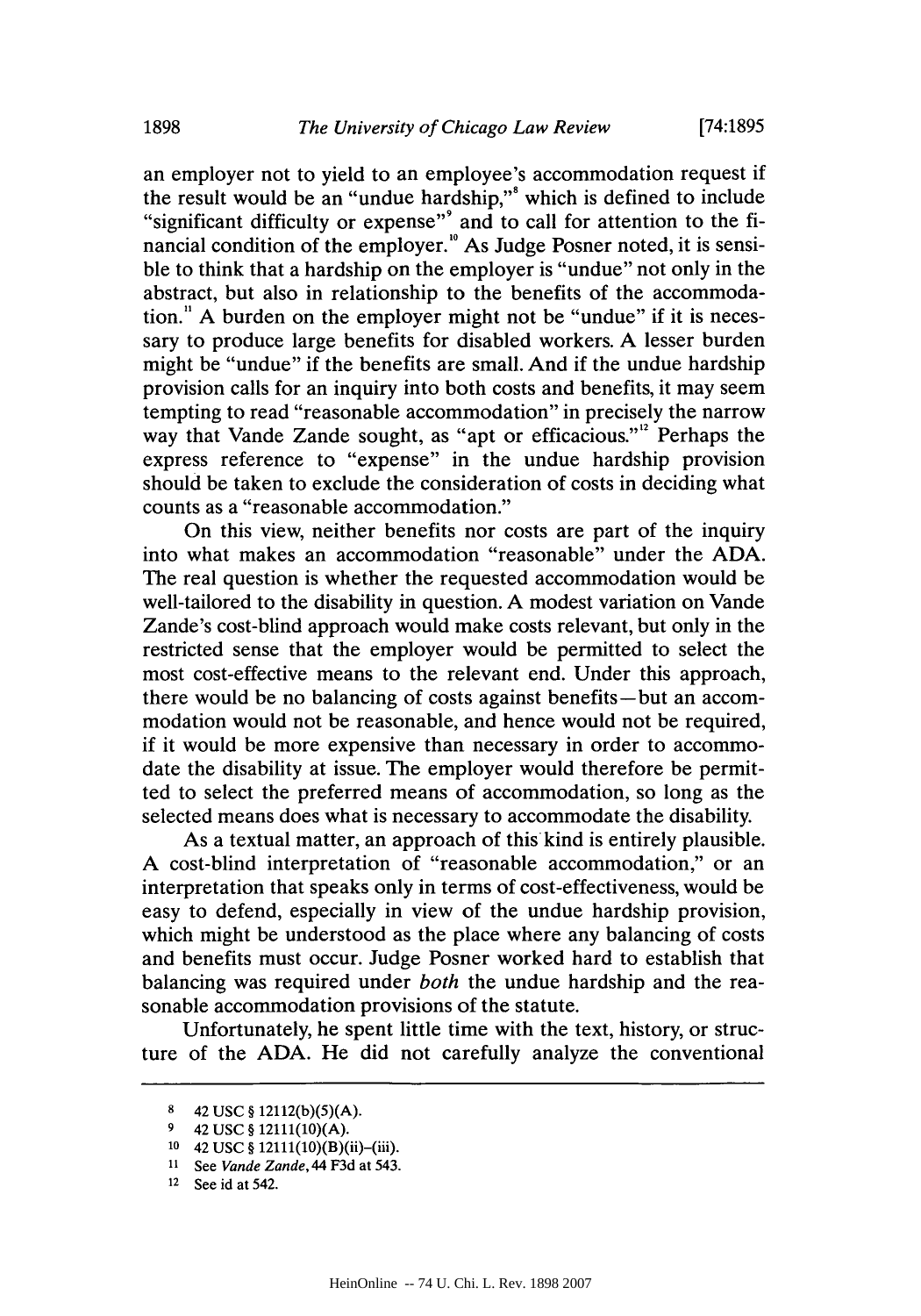sources of interpretation in order to establish that, in context, an accommodation is not "reasonable" if it imposes large costs and offers small benefits. He certainly did not show that the best understanding of the text, at the time of enactment, was that an accommodation would be unreasonable if the costs exceeded the benefits. Instead, he pointed to the linguistic possibility that "reasonable" softens the duty to accommodate, and he emphasized that in the **ADA,** the term might have the same meaning as in the law of negligence, where both benefits and costs are relevant.' Saying little more, Judge Posner essentially asserted that the same is true under the reasonable accommodation provision of the **ADA.**

But is it so clear that the statutory term "reasonable," in the context of a ban on disability discrimination, should be taken in the same way as the concept in tort law? The Supreme Court has yet to rule explicitly on the question, though it has written in a way that is consistent with Judge Posner's approach," and though an approach akin to Judge Posner's has come to dominate the doctrine in the lower courts."

#### **C.** Puzzles and Valuations

Let us suppose that Judge Posner is right; certainly his conclusion is not ruled out **by** the text, and it is plausibly more sensible than any alternative. But even if so, his conclusion raises many puzzles. Must the benefits of accommodation be turned into monetary equivalents? **If** so, must courts rely on the criterion of private willingness to pay?" Should courts ask how much a disabled person is willing to pay for the accommodation in question-even though the payment, if there is to be one, will come from the employer? What if the employee is poor, and is not able, and therefore is not willing, to pay much for an accommodation?

An even more puzzling question: should courts ask, not how much a disabled person is willing to pay for an accommodation, but how much he or she would demand in return for not being accommodated? Does willingness to pay (WTP) generate the right number, or

<sup>13</sup> See id at 542-43.

**<sup>14</sup>** See *US Airways, Inc v Barnett, 535* **US 391,** 400-01 (2002) (rejecting the view that "reasonable" means "effective" and declaring that "a demand for an effective accommodation could prove unreasonable because of its impact, not on business operations, but on fellow employees").

**<sup>15</sup>**See, for example, *Gaul v Lucent Technologies Inc,* 134 **F3d 576, 580-81 (3d** Cir **1998)** (characterizing a requested accommodation as unreasonable because it would "impose extraordinary administrative burdens" on the employer); *Borkowski v Valley Central School District, 63* **F3d 131, 138 (2d** Cir **1995)** (reasoning that cost-benefit considerations are implicit in the term "reasonable accommodation," as used in regulations pursuant to *§* 504 of the Rehabilitation Act, a precursor to the **ADA).**

**<sup>16</sup>**It is a nice question how courts might obtain such information. Perhaps contingent valuation studies might be used. I return to this issue below.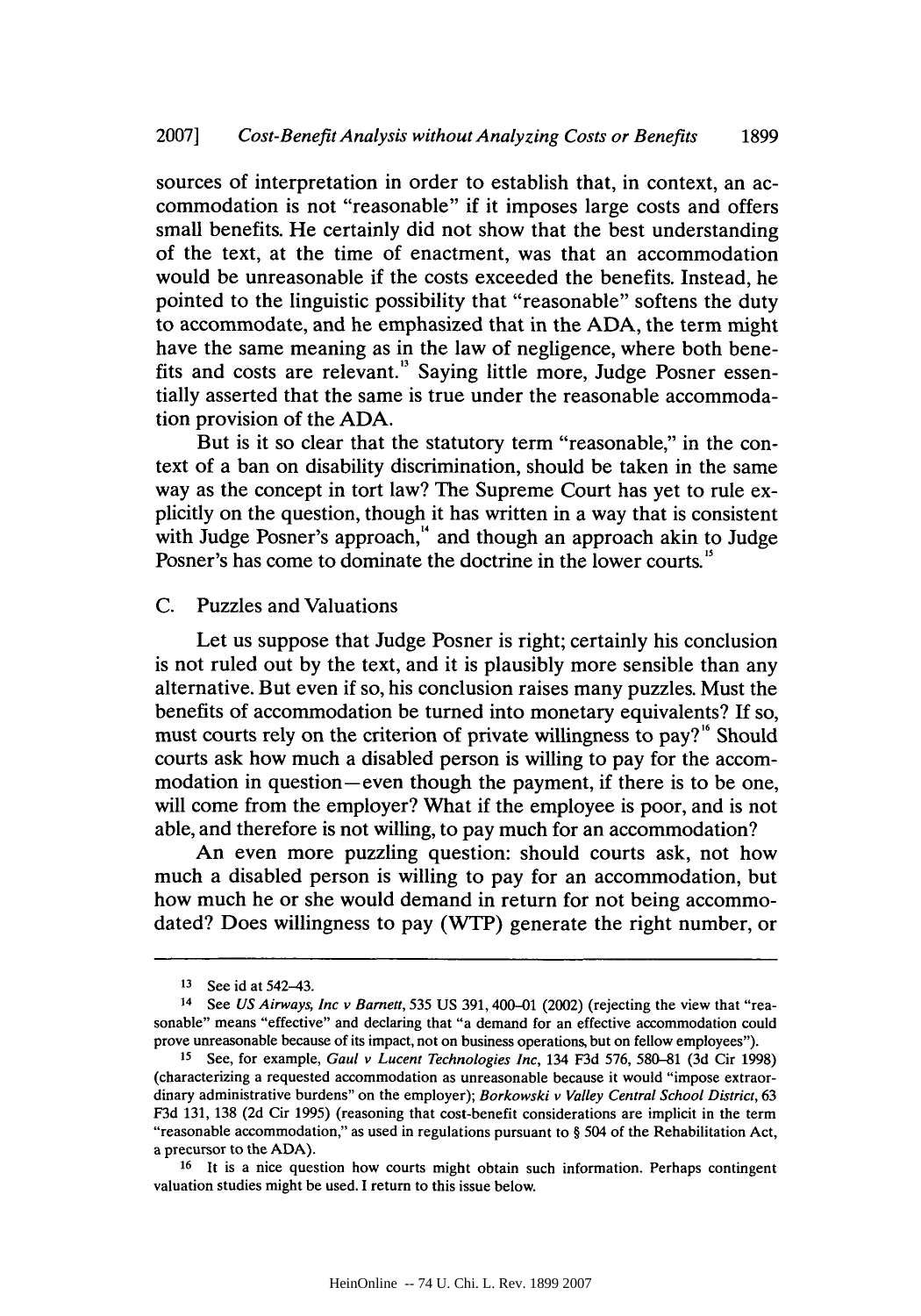instead willingness to accept (WTA)? In this domain, it is entirely predictable that there would be a large disparity between WTP and WTA. **A** disabled employee may not be willing to pay a great deal to receive some accommodations, but the same employee might demand a lot to be deprived of them. One reason is the existence of wealth effects: if the assignment of the right significantly affects the relative wealth of the parties, WTP and *WTA* may well diverge." **A** more important reason is the endowment effect: because people tend to place a higher value on goods they antecedently hold, WTA is often higher than WTP." For lowering the sink in *Vande Zande,* it is plausible to think that the plaintiff would demand a great deal to give up any entitlement that she might have, whether or not she would be willing to pay a lot for it in the first instance.

More generally, it would seem quite odd to say that an accommodation will be deemed "reasonable" only if an employee is willing to pay an amount that exceeds, or is at least proportional to, the costs incurred **by** the employer. It might even seem odd to say that an accommodation is reasonable only if the cost to the employer is roughly proportional to the amount that the employee would demand in return for not receiving the accommodation. But if WTP and WTA are not relevant, what is? Should we focus on welfare as such, rather than monetary measures, if those measures point in the wrong direction from the standpoint of welfare?"

Judge Posner does not address these questions. He does say that in interpreting the accommodation requirement, courts (or juries) do not have to proceed in the same way as do economists at the Office of Management and Budget. The costs and benefits do not "always have to be quantified.""' (But if not always, at least sometimes, or perhaps often, and Judge Posner did not say when not, and why not.) Moreover, an accommodation would not be "deemed unreasonable if the

**<sup>17</sup>**See Richard **A.** Posner, *Economic Analysis of Law 50* (Aspen 6th ed **2003) ("If** the value of the right is a large fraction of the wealth of either party, where the right ends up may depend on the initial assignment.").

**<sup>18</sup>**See, for example, Russell Korobkin, *The Endowment Effect and Legal Analysis,* **97** Nw **U** L Rev **1227, 1256-59, 1262-63 (2003)** (describing how the endowment effect complicates the standard economic approach to efficient allocation and redistribution of entitlements). See generally Daniel Kahneman, Jack *L.* Knetsch, and Richard H. Thaler, *Experimental Tests of the Endowment Effect and the Coase Theorem,* **98 J** Polit Econ **1325 (1990).**

**<sup>19</sup>** For an emphasis on the normative priority of welfare to monetized costs and benefits, see Cass R. Sunstein, *Willingness to Pay versus Welfare,* **1** Harv L **&** Policy Rev (forthcoming **2007)** (questioning the use of WTP to measure welfare); Matthew **D.** Adler and Eric **A.** Posner, *New Foundations of Cost-Benefit Analysis* **63-68** (Harvard **2006)** (characterizing overall welfare as a moral criterion, and cost-benefit analysis as a decisionmaking technique that may be useful in maximizing overall welfare).

<sup>20</sup>*Vande* **Zande,** 44 **F3d** at 542.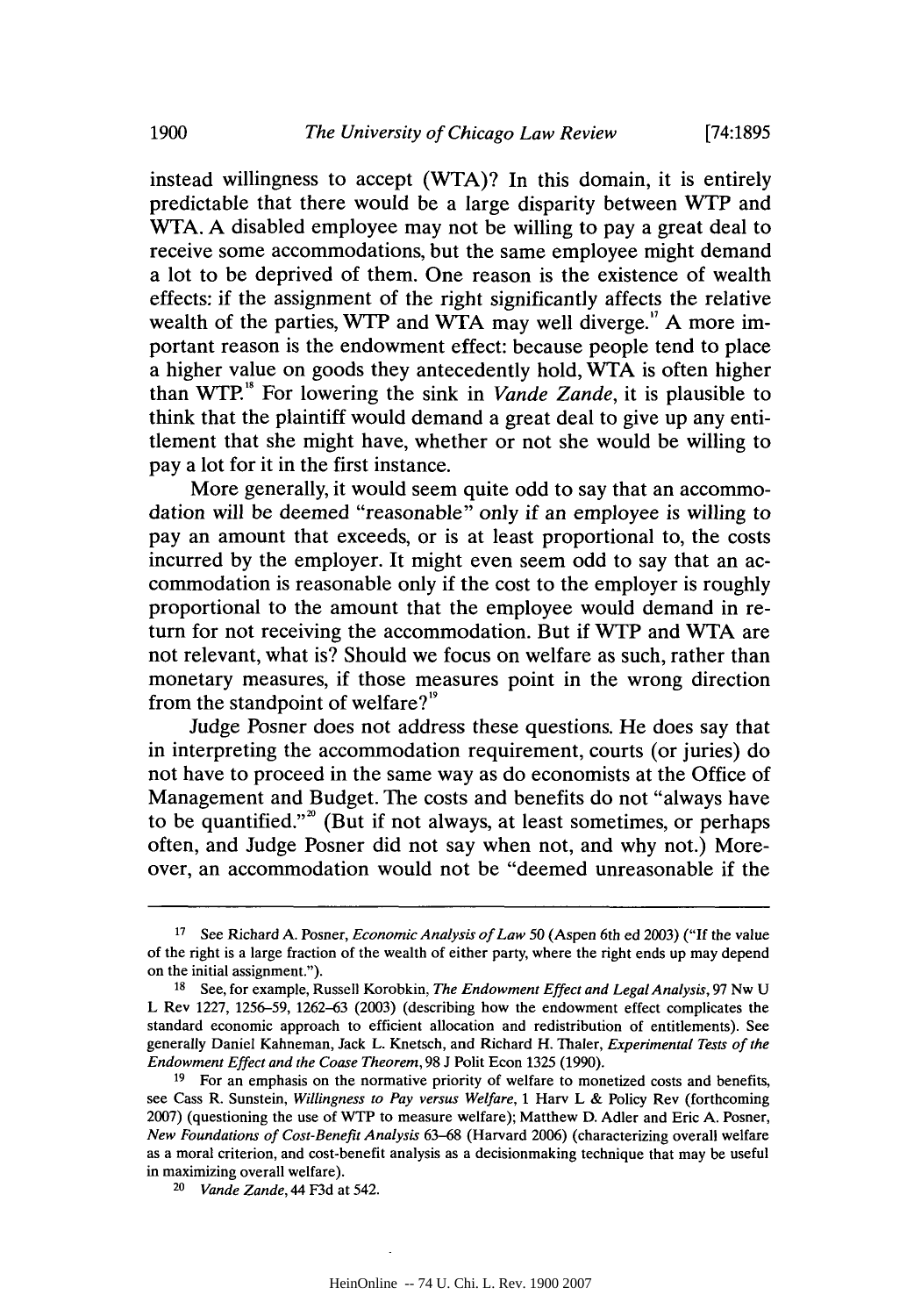cost exceeded the benefit however slightly. But, at the very least, the cost could not be disproportionate to the benefit."" The words "at the very least" are suggestive. They indicate the need for a serious inquiry into both costs and benefits. But how is the assessment of "disproportionality" to be made, and to be disciplined? Perhaps Judge Posner believes, not implausibly, that intuition will be enough to show, in contested cases, whether the costs are much higher than the benefits. But it is easy to imagine difficult cases. As we shall see, *Vande Zande* is itself an example.

In analyzing the reasonable accommodation requirement in this way, Judge Posner carves out two independent places for consideration of costs and benefits in disability cases. First, employees "must show that the accommodation is reasonable in the sense both of efficacious and of proportional to costs."" Second, the employer can show "that upon more careful consideration the costs are excessive in relation either to the benefits of the accommodation or to the employer's financial survival or health."<sup>23</sup> The second idea has distinctive importance, because an employer is allowed to establish that even though benefits and costs are proportionate, and indeed even if costs are smaller than benefits, there is an undue hardship **by** virtue of a risk to the employer's "financial survival or health."<sup>4</sup>

**By** ensuring such a significant overlap between "undue hardship" and "reasonable accommodation," Judge Posner's reading might well be challenged. Perhaps it would have been more natural to interpret "reasonable accommodation" to require efficacy and costeffectiveness, and to leave cost-benefit balancing to the provision that clearly invites it ("undue hardship"). But Judge Posner's interpretation is certainly plausible, and if it cannot easily be shown to be clearly right, it is also hard to demonstrate that it is wrong.

#### **II.** THE **STANDARD APPLIED**

**My** principal complaint lies elsewhere. Recall that Vande Zande wanted two things. She wanted the sinks to be lowered, at least on her floor, and she wanted her **16.5** hours of sick leave back. Wisconsin could hardly claim that yielding to those requests would represent an undue hardship. Its only hope was to claim that these accommodations would be unreasonable. To assess that claim, Judge Posner's opinion

**<sup>21</sup> Id.**

**<sup>22</sup>Id** at 543.

**<sup>23</sup> Id.**

**<sup>24</sup>Id.**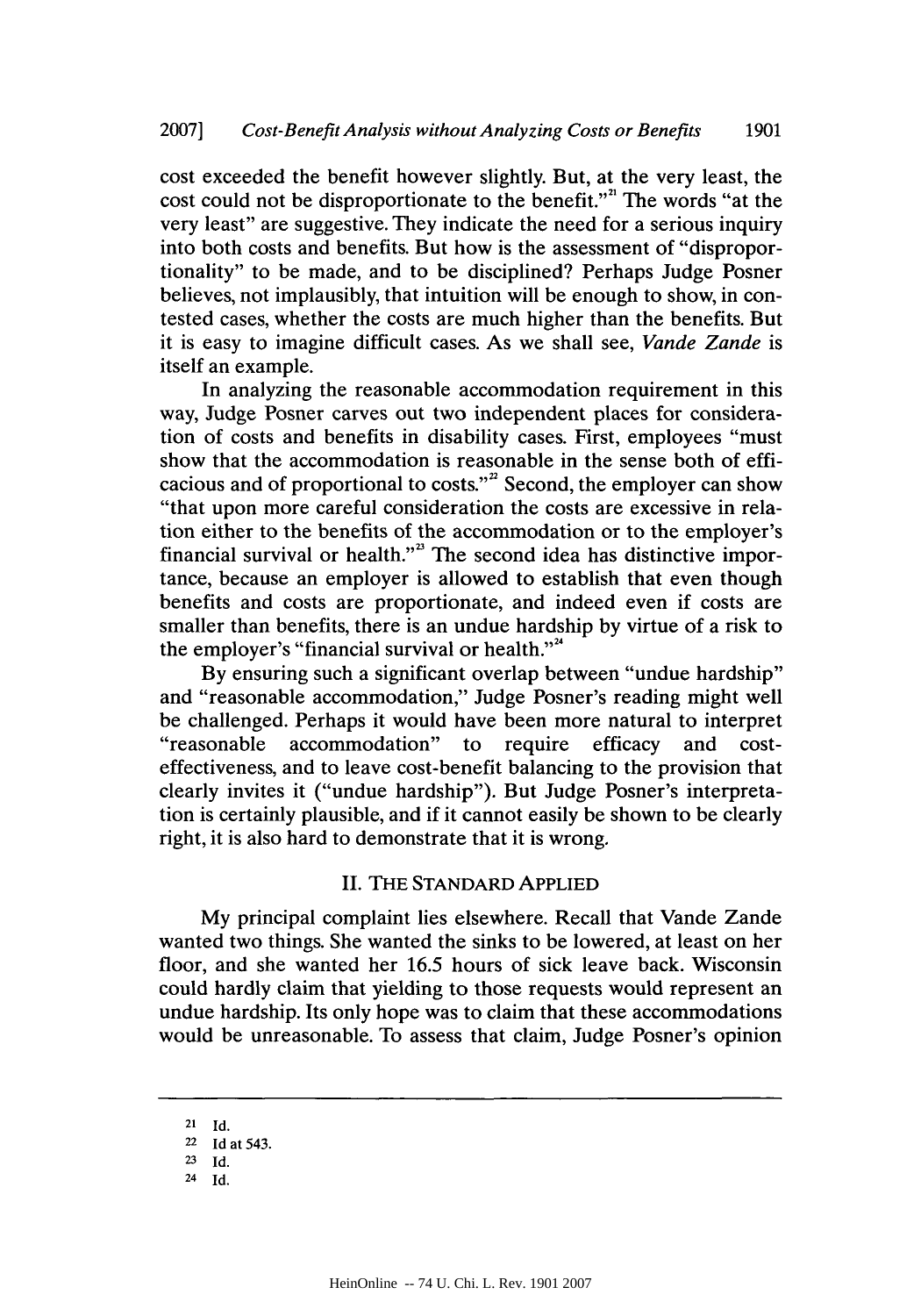requires us to know something about benefits and costs. What would be the cost of these accommodations, and what would be the benefits?

#### **A. Of** Sinks and Stigmas

Here is what Judge Posner says. For the kitchenette, Wisconsin would have had to spend **\$150** to lower the sink on Vande Zande's floor; for all the kitchenettes, the cost of lowering the sinks would have been \$2,000 (or perhaps less).<sup>25</sup> Judge Posner recognizes that **\$150** is not a lot of money, but he nonetheless rules in favor of the state, on the ground that an employer does not have "a duty to expend even modest amounts of money to bring about an absolute identity in working conditions between disabled and nondisabled workers."<sup>26</sup>

But this claim is a conclusion, not an argument. If we are engaging in cost-benefit analysis, why is there no such duty if the costs are very low and the benefits are real? Where is the disproportion between the costs and benefits? Judge Posner mentions an undeniably relevant point, which is that Vande Zande had an available bathroom on her floor, one that also had an easily accessible sink. For this reason, the costs of the inaccessible kitchenette sink were lower than they might otherwise have been. **If** Vande Zande needed to use a sink, perhaps she should be required to use the one in the bathroom, not the one in the kitchenette. But she responded, very reasonably, that she wanted to use the kitchenette, not the bathroom, for such activities as washing out her coffee cup. In any case, most employees could use the kitchenette as well as the bathroom. Hence Vande Zande objected that relegating her to the bathroom "stigmatized her as different and inferior."<sup>"</sup> Removing that stigma, and the relevant inconvenience, certainly would have been beneficial to her.

Judge Posner was willing to "assume without having to decide" that emotional barriers to full integration into the workplace "are relevant."" **(If** we are engaged in cost-benefit analysis, why assume without deciding? It seems clear that emotional barriers are real costs, and potentially high ones.) But here, he concluded that separate but equal was unobjectionable-even if it was not quite equal. The obvious question is, why? Recall that the cost of lowering the kitchenette on Vande Zande's floor would be *\$150.* Surely it was an inconvenience to Vande Zande, at best, to have to go to the bathroom when she wanted to use the kitchenette. Surely it was unpleasant, and possibly

**28 Id.**

**<sup>25</sup> Id at 546.**

**<sup>26</sup>Id.**

**<sup>27</sup>Id.**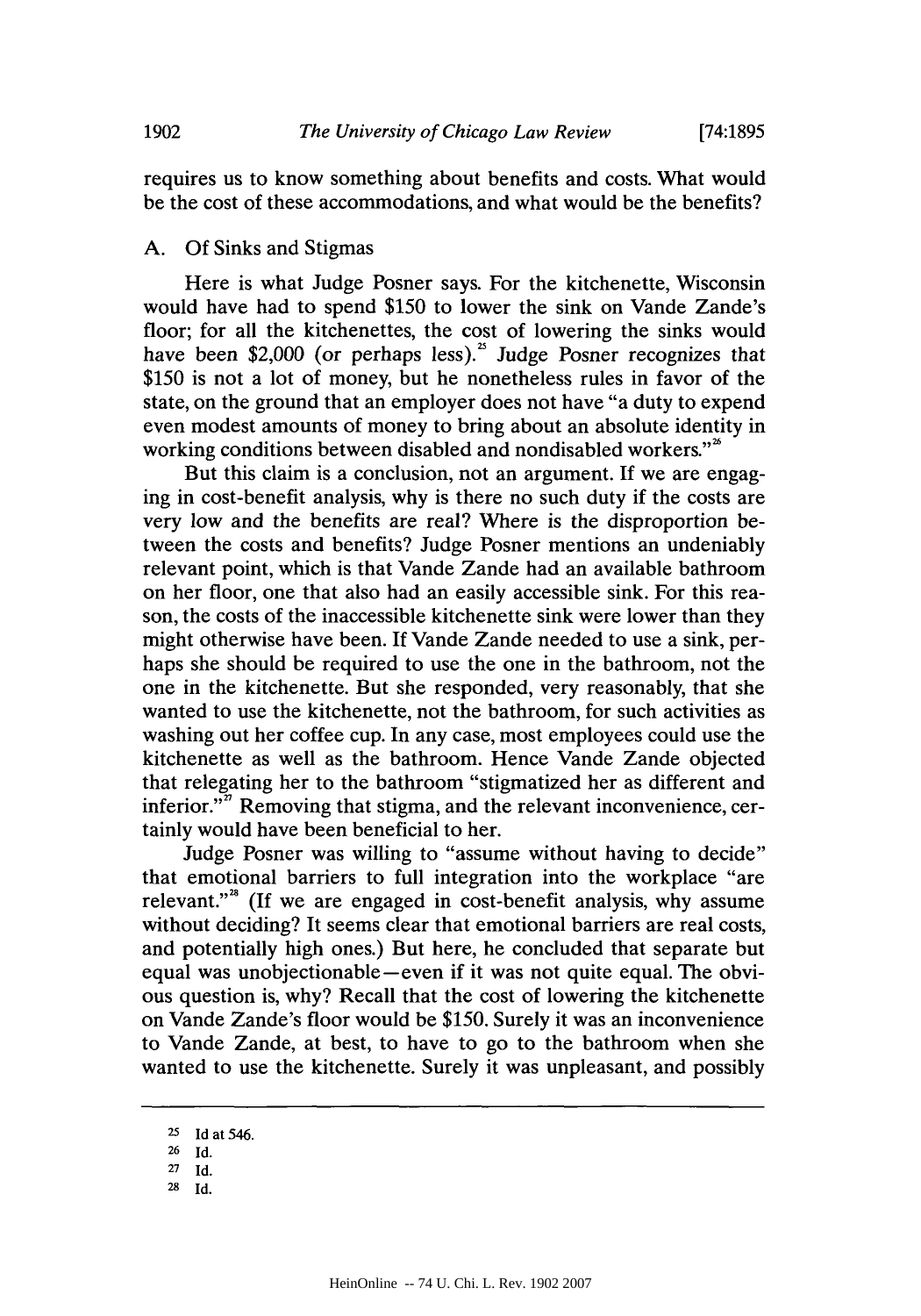much worse, to be excluded in this way-to be unable to use a kitchenette that was generally in use. **Why** was the loss to Vande Zande worth less than  $$150$ -or for that matter, less than  $$2,000$ -if she sought to have access to all the kitchenettes in the building? $^2$  Where was the cost-benefit analysis? **If** the state had offered her **\$150** to pay her off, would she have accepted it? Is that the right question?

These questions have broader implications. **A** standard difficulty with cost-benefit analysis is that it may neglect costs and benefits that are not easily measured." The emotional barriers to full integration are certainly difficult to turn into monetary equivalents, or otherwise to use for purposes of formal or informal cost-benefit analysis. But we could imagine a contingent valuation study that would make some progress. Imagine that wheelchair-bound people were asked: "How much would you be willing to pay to ensure the accessibility of a sink in a kitchenette on the floor on which you work?" One problem with this question is that it does not seem to track the goals of the **ADA,** which is not best understood to require accommodations only to the extent that disabled people are willing to pay (enough) for them." **A** better question for a contingent valuation study might be: "How much would you have to be paid in order to accept a situation in which the sink in the kitchenette on the floor on which you work is inaccessible?" In any case, the marginal value of a dollar will often be significantly lower for employers than for employees. Should we not be speaking in terms of welfare instead of willingness to pay, at least when willingness to pay is an inadequate measure of welfare?

Whatever the best answers to such questions, the analysis should pick up emotional as well as material harm. One difficulty with the contingent valuation questions is that the answers of a single employee might tell us too little; perhaps third parties would be benefited **by** the accessible sink." But at least the answers to that question would provide some discipline on the inclination to trivialize, or alternatively to exaggerate, the emotional or stigmatic harm of failures to accommodate. The broader point is that even if measurement is diffi-

<sup>&</sup>lt;sup>29</sup> Note too that an accessible kitchenette would have created benefits for other people in wheelchairs. On third party benefits and the **ADA,** see generally Elizabeth F. Emens, *Integrating Accommodation* (Apr **2007)** (unpublished draft, **2007).**

<sup>&</sup>lt;sup>30</sup> For a valuable attempt to respond to this problem in the context of environmental, health, and safety agencies, see Matthew **D.** Adler, *Fear Assessment: Cost-Benefit Analysis and the Pricing of Fear and Anxiety,* **79** Chi Kent L Rev **977, 985-89** (2004).

**<sup>31</sup>** See 42 **USC § 12101(b)** (stating that the ADA's purpose is to "provide a clear and comprehensive mandate for the elimination of discrimination against people with disabilities").

**<sup>32</sup>**See generally Emens, *Integrating Accommodation* (cited in note **29).**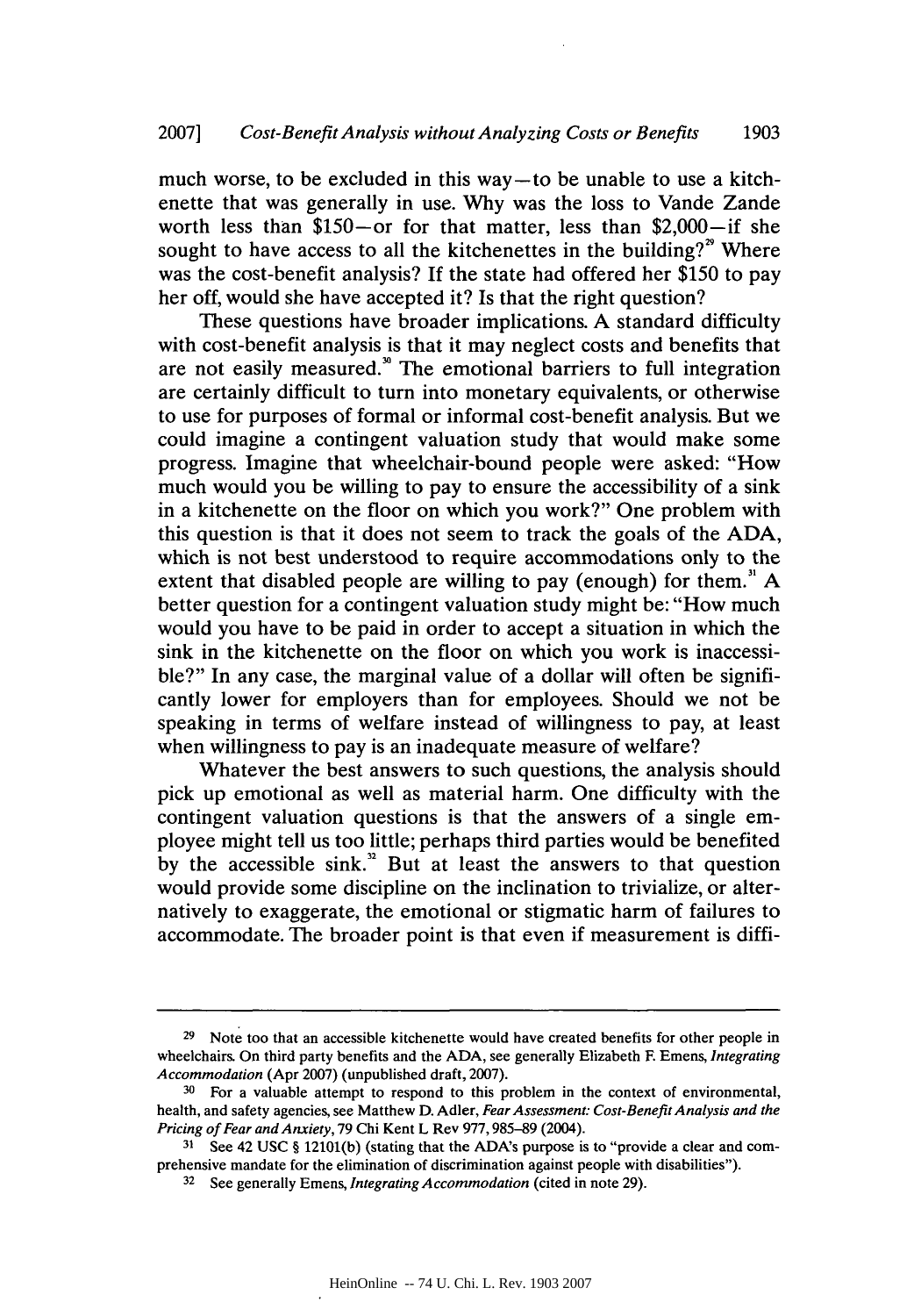cult, a failure to consider that harm is not defensible.<sup>33</sup> If the cost of a lowering the sink were **\$10,000,** Judge Posner's conclusion would certainly qualify as sensible. But does it so qualify when the cost was *\$150?*

#### B. **Of** Telecommuting and Teamwork

Now let us turn to the question of telecommuting and sick leave. Vande Zande had hoped that the state would allow her to work at home, providing her with a computer for that purpose. She sought a return of the *16.5* hours of sick leave for the work that she was unable to do without the computer. Judge Posner rejected her claim, largely on the broad ground that Wisconsin was under no obligation to allow Vande Zande to telecommute at all. In his view, most jobs call for "team work under supervision," and there would be a substantial reduction in performance if employees worked at home.<sup>34</sup> Judge Posner recognized that with advances in technology, this "will no doubt change."" But at the present time, employers are not required to permit disabled workers to telecommute, because "their productivity inevitably would be greatly reduced."<sup>36</sup> Because of the inevitable and large reduction in production, it was only in "a very extraordinary case" that a jury could be asked to decide on the reasonableness of a refusal to allow an employee work at home." Judge Posner added that the expected cost of the loss to Vande Zande must "surely be slight," because it is possible that she will not ever need the *16.5* hours of sick leave."

Talk about casual empiricism! **If** the question is whether the costs of the accommodation are disproportionate to the benefits, we might want to make some kind of serious inquiry into both costs and benefits. What is the evidence that if workers telecommute, "their productivity will inevitably be greatly reduced"? In assessing benefits, do we ask how much disabled people are willing to pay to telecommute? Or do we ask how much they would have to be paid to be denied the right to telecommute? More particularly, what is the evidence that Vande Zande's own productivity was reduced? Did her productivity fall during the eight-week period in which she worked at home? What, in fact, is the nature of her **job,** such that "team work under supervi-

**<sup>33</sup>** To be sure, it would be possible to worry over a slippery slope problem. Perhaps individually small accommodations would be expensive in the aggregate. But there was no such problem in **Vande Zande.**

<sup>3</sup> See **Vande Zande,** 44 **F3d** at 544.

<sup>&</sup>lt;sup>35</sup> See id.

**<sup>36</sup>Id** at 545.

**<sup>37</sup>**Id.

**<sup>38</sup>**See id.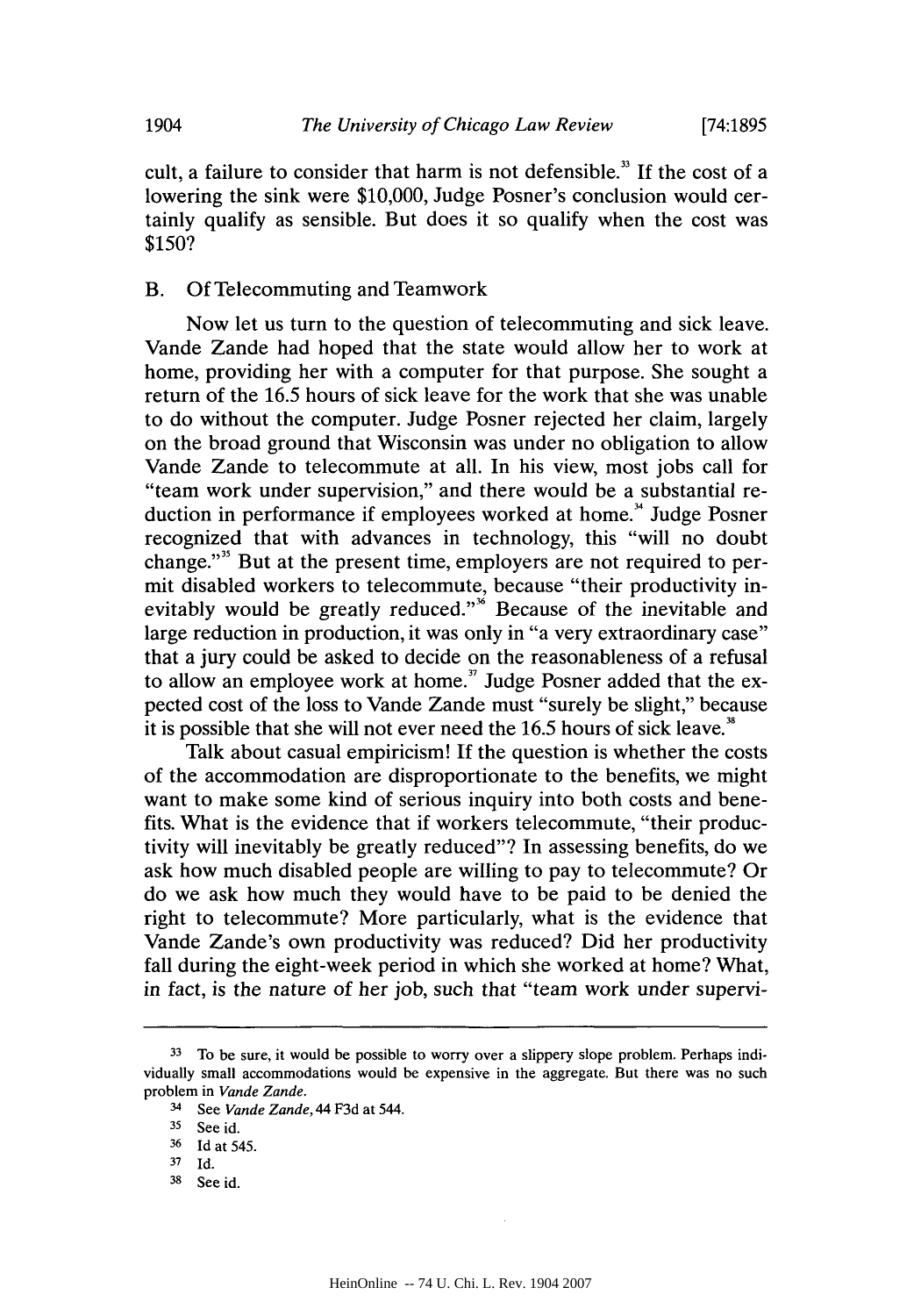sors" is required? It would seem important to ask and answer that question to assess her request to telecommute. But Judge Posner does not inquire.

With respect to the benefits of the accommodation, what do we know about Vande Zande's history, such that the loss of **16.5** hours of sick leave can be dismissed as a "slight" loss? In light of her medical problems, a certain number of hours of sick leave would appear to be more important to her than to most people. What, in fact, is the monetary value of **16.5** hours of sick leave? Recall that Vande Zande wanted the use of a desktop computer for a period of eight weeks. **If** she had been accommodated she would not have had to use her sick leave. How much would it have cost Wisconsin to provide such a computer? Surely the cost would be low; perhaps it would be close to nothing. (Perhaps the state, like many large employers, had an extra computer in an unused office.) **If** we are engaging in casual empiricism, we might offer a speculation: the cost of eight weeks of use of a computer, or of restoration of **16.5** hours of sick leave, is not "disproportionate" to the benefit. This conclusion might be strengthened if we focus, with particularity, on Vande Zande's condition.

But I am not at all sure that Judge Posner was wrong to hold against Vande Zande on the sick leave issue. The problem is that he did not seriously ask the questions that, on his view, the statute required. Instead he relied on a kind of intuition, to the effect that workers must be supervised-just as he relied on the even less helpful (because platitudinous and irrelevant) intuition that employers need not "expend even modest amounts of money to bring about an absolute identity in working conditions between disabled and nondisabled workers."<sup>39</sup> In the very case in which Judge Posner established that a kind of cost-benefit analysis lies at the heart of the requirement of reasonable accommodation, he did not analyze costs and benefits, and he certainly made no systematic effort to compare the two.

# III. THE **LESSONS**

Might we draw some broader lessons?

# **A.** Juries

**A** tempting lesson is that the reasonableness of the requested accommodations might well have been left to the jury-a conclusion that would have more general implications. **If** the lowering of the sink and the telecommuting questions presented problems on which rea-

**<sup>39</sup>**See **id** at 546.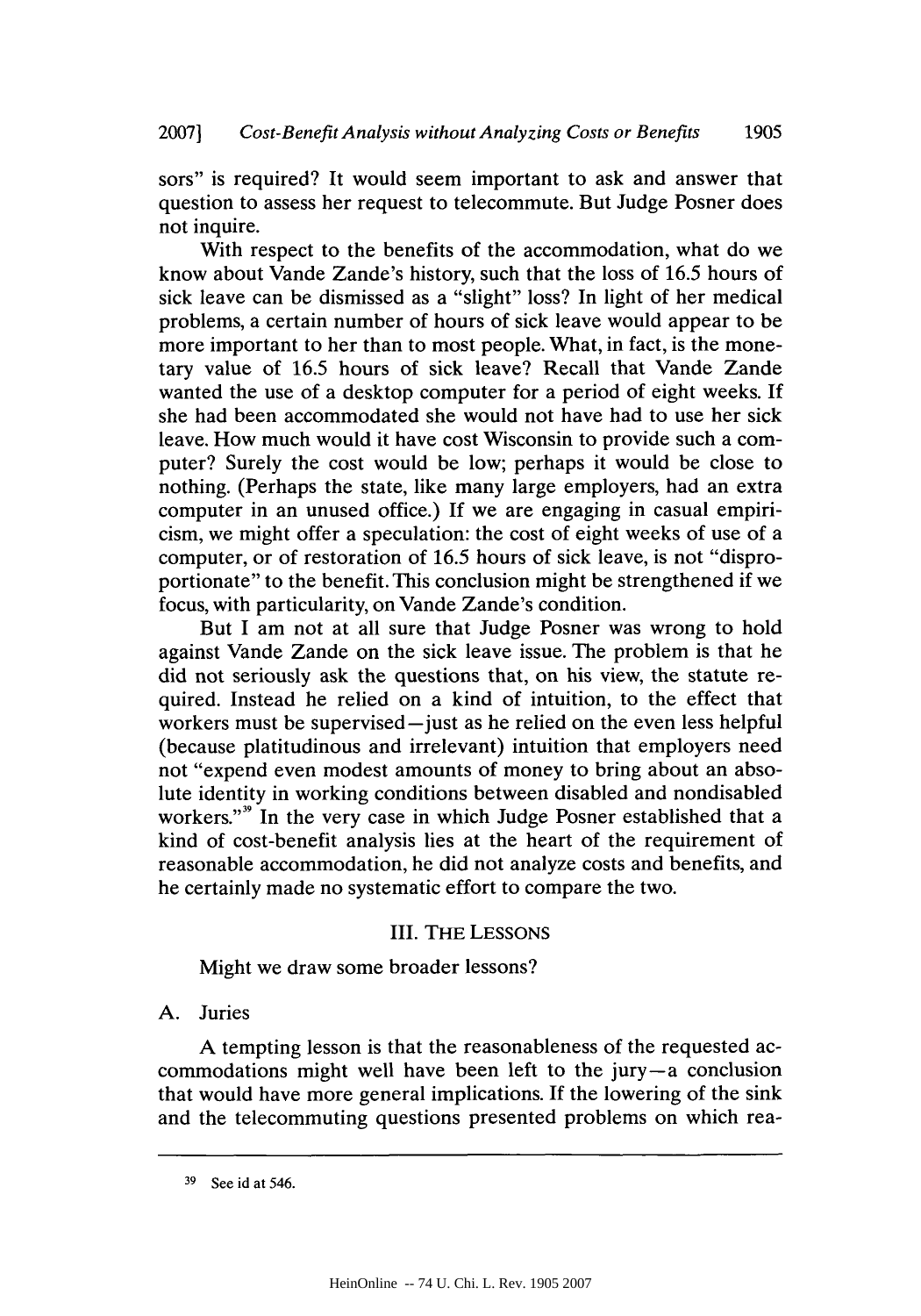sonable people might differ, perhaps the jury should have been asked to solve them, after receiving the right instruction. In defense of this course of action, it might be thought that the conscience of the community is properly brought to bear on the difficult question whether the costs were disproportionate to the benefits.

On the other hand, there are serious risks here. It is possible that the jury would have been excessively sympathetic to a disabled person, responding to her general situation rather than the particular issue. Perhaps the focus on the particular person would distort application of cost-benefit analysis, or any other test, in a way that would result in pro-plaintiff rulings that would be difficult to justify. Or perhaps the same prejudice and stereotyping that motivated the **ADA** would rematerialize at the level of jury judgments. Perhaps hostility to disabled people, or indifference to their situation, would distort the application of cost-benefit analysis, or any other test, in a way that would result in pro-defendant rulings that would be hard to justify. These risks are sufficient to raise real questions about the idea that the hardest **ADA** issues should be settled **by** juries, certainly where cost-benefit analysis of any kind is involved.

We need to know much more about how juries handle questions submitted to them under the ADA.<sup>40</sup> There is a great deal of room for further conceptual and empirical work here. But in my view, the most important lessons of *Vande Zande* lie elsewhere. The first involves the value of cost-benefit analysis; the second involves its limitations.

#### B. Costs, Benefits, and Intuitions

In the context of disability and elsewhere, both employers and public officials (not excluding judges) often have exceedingly strong intuitions, suggesting the impracticality or even absurdity of claims for accommodation. Consider those who seek medical leave for a certain period, or who need a special parking space, or who need a flexible and adjusted schedule at work, or who need help in lifting heavy objects, or who are infected with some kind of disease, or who suffer from serious anxiety problems. Many such people might seem, to some, to be essentially incapable of working, and either before or after the **ADA,** their request might be resisted because of its novelty and because of baseless fears of contagion or nearly baseless fears of spiraling costs (and also because of an absence of empathetic identification with those who suffer from the relevant conditions). **A** great virtue of cost-benefit analysis, or a proportionality test, is that it puts the

<sup>4</sup> For relevant discussion, see Brian **S.** Prestes, *Disciplining the Americans with Disabilities Act's Direct Threat Defense,* 22 Berkeley **J** *Empl* **&** Labor L 409,418-22 (2001).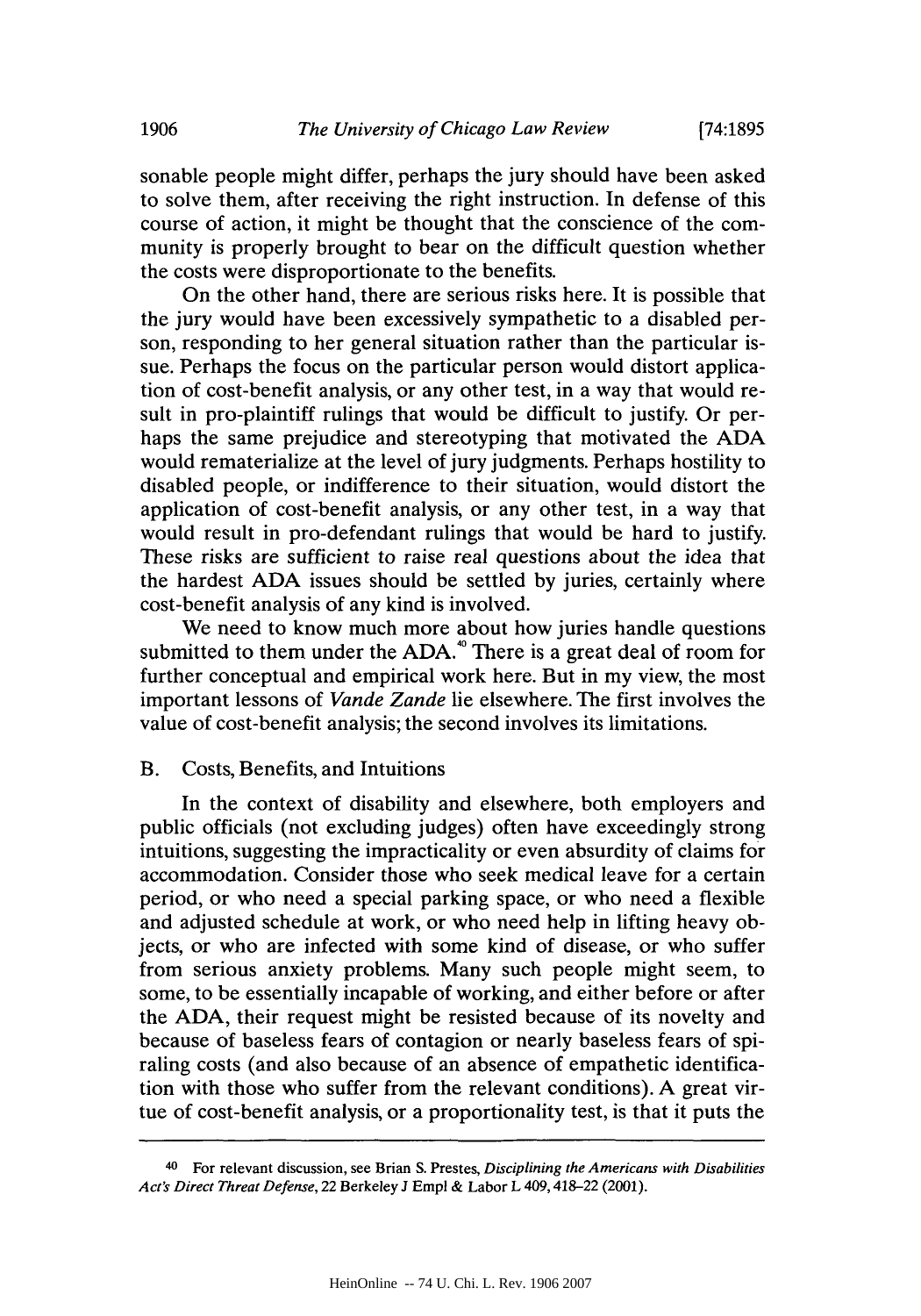resistance to its proof. It should be clear that a competent cost-benefit analysis calls for attention to the benefits to the employee," not simply to the employer, of requested accommodations. In making the required inquiries, perhaps employers and public officials have been insufficiently imaginative. Having produced practices that fit the majority who are not disabled, there is a natural resistance to changing them for the benefit of people whose basic capacities are (often wrongly) in doubt.

There are two qualifications. First, an accommodation might be required under the **ADA** even if its costs outweigh its benefits, as Judge Posner signals in *Vande Zande.* (The **ADA** does not enact Messrs Kaldor and Hicks's understanding of economic efficiency.") Even if the cost of an accommodation is (say) **\$2,500,** an employer might be required to make the accommodation, as (for example) **by** hiring personal assistants.<sup>43</sup> Judge Posner calls for a rough proportionality test, not a cost-benefit test. Second, market pressures should provide some help here. **If** disabled people are truly able to provide benefits in excess of costs, they might well be hired. Unfortunately, there are many obstacles to this happy story of self-correcting markets, not least because of prejudice on the part of employers, employees, and customers alike.

**A** signal virtue of some kind of weighing of costs and benefits is that it can demonstrate that erroneous intuitions, or hostility and prejudice, are beneath the surface. How much of a burden would have been imposed **by** eight weeks of telecommuting? **Why** not lower sinks to thirty-four inches, so that they can be used **by** people with wheelchairs -especially if the cost is usually around **\$150?** An advantage of an inquiry into costs and benefits, and of a comparison of the two, is that it makes it possible to test intuitions, and practices, **by** reference to reality.

<sup>41</sup> And perhaps to employees more generally. See generally Emens, *Integrating Accommodation* (cited in note **29).**

<sup>42</sup>See *Lochner v New York,* **198 US** 45, **75** (1904) (Holmes dissenting) *("The* Fourteenth Amendment does not enact Mr. Herbert Spencer's Social Statics."). **Of** course Kaldor and Hicks were two different economists, not one, but perhaps we can merge them to echo Holmes as faithfully as possible.

<sup>43</sup> See *Borkowski v Valley Central School District,* **63 F3d** 131,142 **(2d** Cir **1995).**

<sup>44</sup> See Cass R. Sunstein, *Why Markets Don't Stop Discrimination,* **8** Soc Phil **&** Policy 22, 24-29 **(1991)** (observing that market mechanisms do not eliminate discrimination because, among other reasons, some customers and coworkers prefer that firms discriminate, and firms employ stereotypes to reduce transaction costs).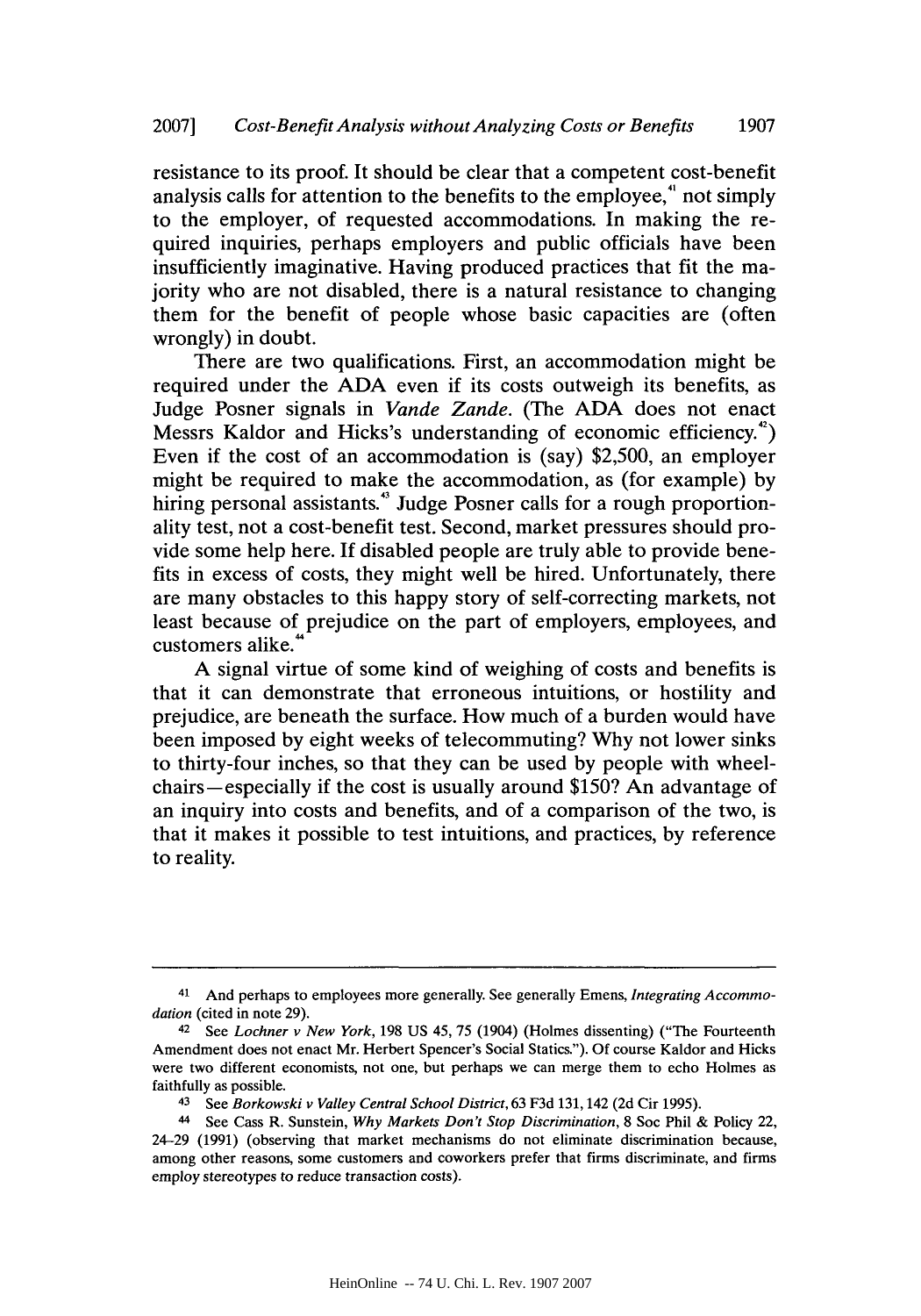## **C.** Intractable Intuitions and Stigmatic Harm

Nonetheless, Judge Posner held against Vande Zande-with a brisk, conclusory, and inadequate analysis of the issue of telecommuting, and a brief, conclusory, and quite unconvincing analysis of the issue of lowering the sinks. This presents a bit of a puzzle, because Judge Posner is ordinarily far more systematic with both costs and benefits. The explanation, **I** believe, lies in two places, both of which require qualification of the most ambitious claims of cost-benefit enthusiasts in this domain (and perhaps elsewhere).

The first problem is that cost-benefit analysis might incorporate intuitions rather than disciplining them. Without a method for calculating costs or benefits, analysts are likely to rely on their own hunches and speculations. Recall Judge Posner's casual empiricism with respect to telecommuting, with his suggestion that workers need to perform in teams with supervisors, lest their productivity be "greatly" diminished. The most sympathetic reading of this discussion is that he is, in fact, doing a form of cost-benefit analysis, with a (reasonable) judgment that the costs of telecommuting are likely to be high. (Put to one side the fact that Vande Zande would have been satisfied with the restoration of her **16.5** hours of sick leave.) But there appears to be no systematic evidence on that question." Without such evidence, a judge  $$ even one sympathetic to cost-benefit analysis and to empiricism-is likely to fall back on intuitions. Unfortunately, those intuitions may be a product of some kind of prejudice, in the form not of bigotry, but of an insufficiently reflective belief that standard workplace practiceseven those that come down hard on disabled people-are entirely reasonable. **If** so, cost-benefit analysis, used to help determine which accommodations are "reasonable," does not cure the underlying problem. On the contrary, it incorporates and perpetuates that problem.

The second problem is at least as fundamental. With respect to the lowering of the sink, Vande Zande had two concerns. The first was practical. **If** the goal is to wash a coffee cup, or to get a drink of water, it is probably most pleasant and convenient to be able to use a kitchenette, not the bathroom. The second involved stigma. **If** most people are able to use the sink in the kitchenette, it is not merely convenient to be able to use that sink; worse, it is stigmatizing and in a way humiliating to have to use the bathroom instead. Judge Posner trivialized these concerns. But for an employee, the use of the sink, in the kitch-

**<sup>45</sup>If** a firm does in fact organize employees into supervised teams, we might **think that the** firm values their physical presence. But we do not know if Vande Zande was part of any team, and in any case the employers' practice cannot be conclusive on the question whether a requested accommodation is reasonable.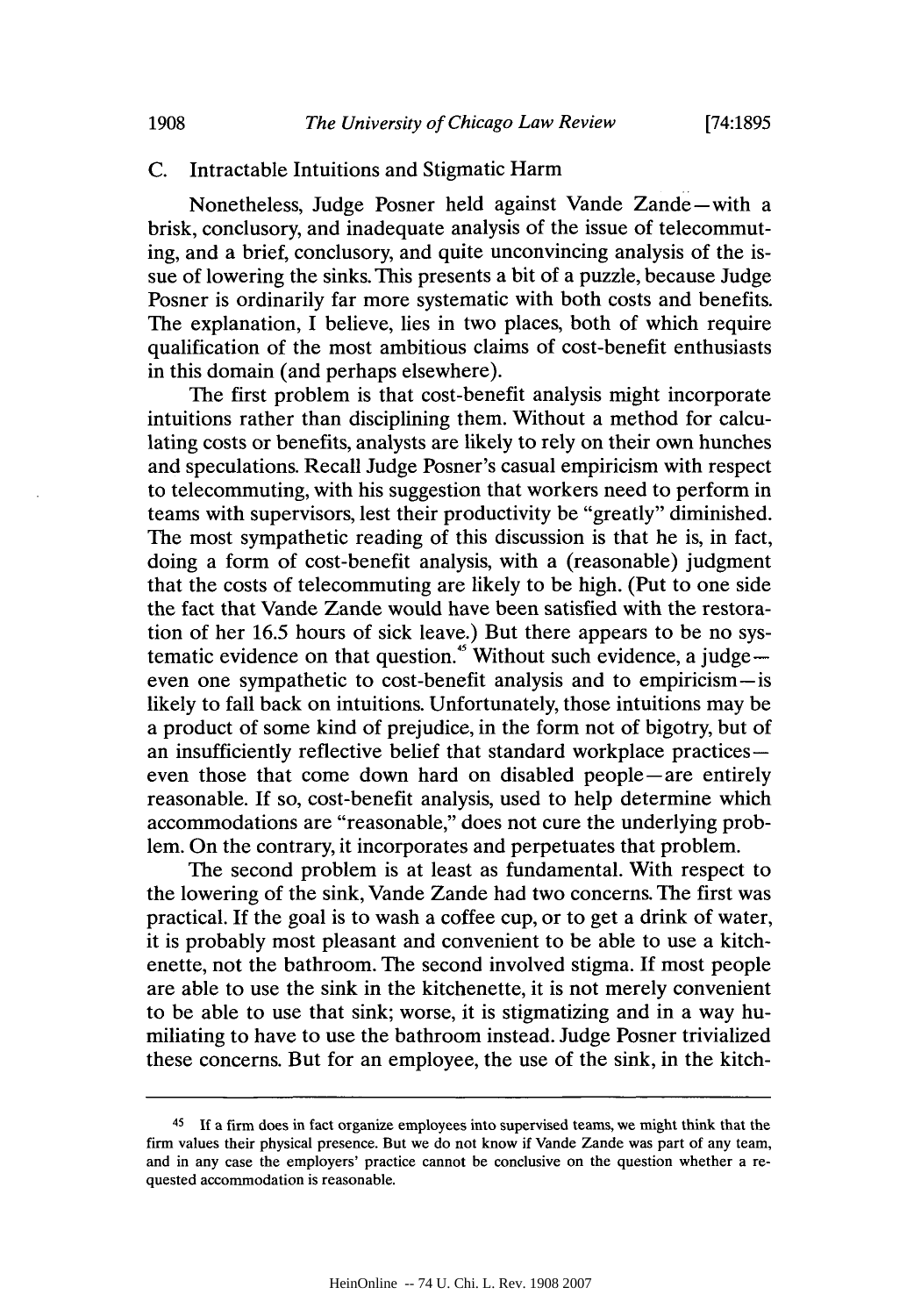enette on her or his floor, may be a matter of daily routine, and it is no light thing to have to resort to the place in which employees generally do other sorts of things (not to put too fine a point on it). To this extent, the harm in *Vande Zande* was expressive and symbolic.

Cost-benefit analysis cannot easily take such harms on board. But there is no question that those harms greatly matter. People may be willing to pay a great deal to avoid them, or demand a great deal not to be subjected to them. **(I** think that in any case, their value was at least **\$150** in *Vande Zande.)* It is plausible to say that what most matters is welfare, not willingness to pay, and the willingness to pay of disabled workers may not give a sufficient account of the welfare effects of stigma and humiliation. There is no question that an adequate analysis of costs and benefits would count expressive and symbolic harms, because their welfare effects are real and sometimes large.

**If** an understanding of "reasonable accommodation" does not attend to expressive harms, it does a serious disservice to both adequate cost-benefit analysis and the ADA.<sup>46</sup> Here, I believe, is the most basic problem with Judge Posner's opinion in *Vande Zande,* and it is a problem to be avoided in future treatments of the requirement of reasonable accommodation.

<sup>46</sup> See note **3.**